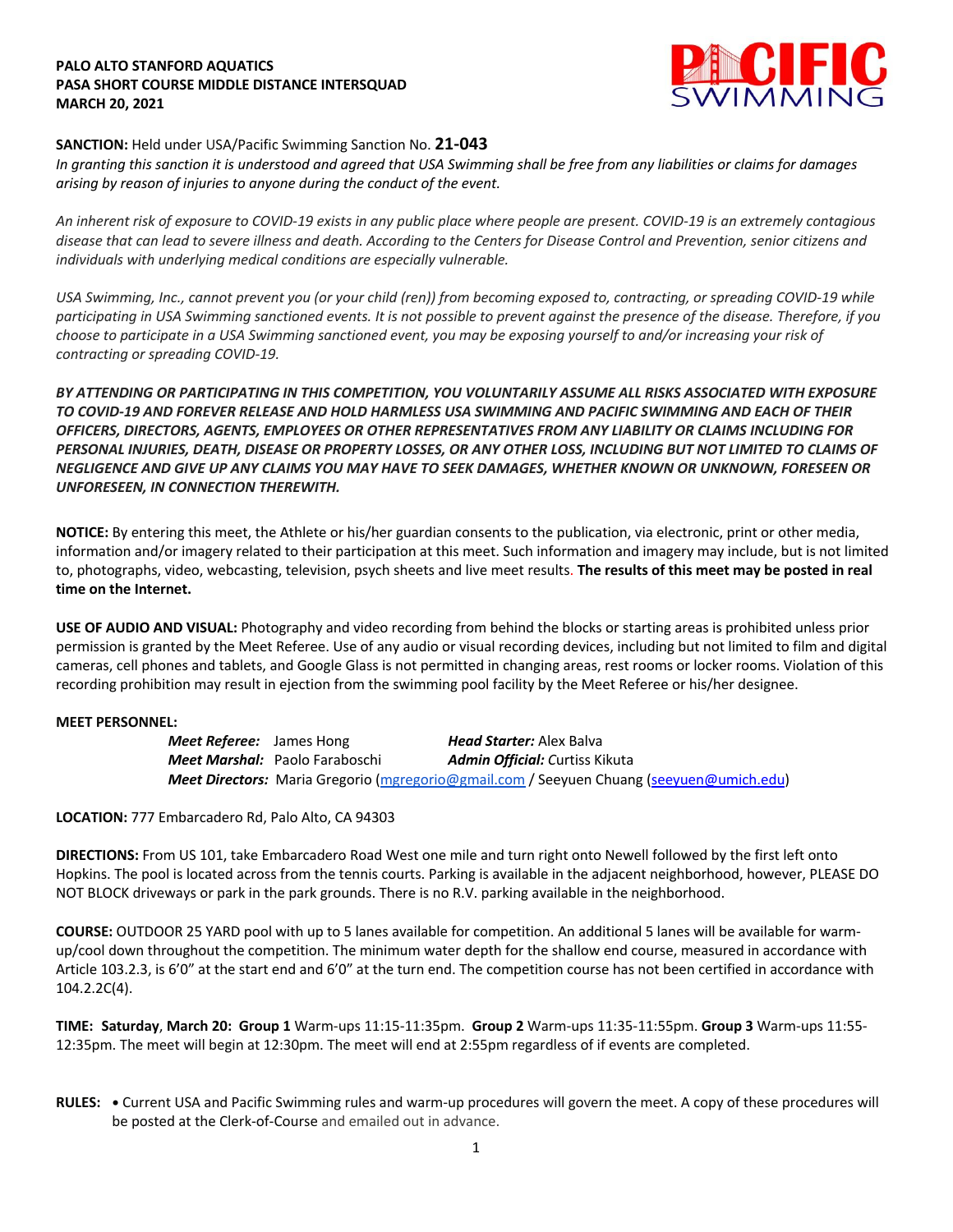• All applicable adults participating in or associated with this meet, acknowledge that they are subject to the provisions of the USA Swimming Minor Athlete Abuse Prevention Policy ("MAAPP"), and that they understand that compliance with the MAAPP policy is a condition of participation in the conduct of this competition.

• The local facilities guidelines, restrictions and interpretation of the local public health guidelines shall be followed at this meet.

- All events are timed finals.
- All events will swim slow to fast.
- Athletes may compete in a total **2** events AS TIME PERMITS.

• Entries will be accepted until the number of splashes exceeds the estimated timeline, per the "Four-Hour Rule," based on the Athletes age and gender, or when the number of entered athletes meets maximum facility capacity per facility/local health restrictions.

**•** If local conditions warrant it the Meet Referee, with the concurrence of the Meet Director, may require a mandatory scratch down. Immediate cash refunds will be made for any mandatory scratches.

• **All Coaches and Officials must wear their USA Swimming membership cards in a visible manner.** 

**ATTENTION HIGH SCHOOL ATHLETES:** If you are a high school athlete in season, you need to be Unattached from this meet. It is the athlete's responsibility to be Unattached from this meet. You can un-attach at the meet if necessary. This does not apply to athletes swimming under the rules of the Nevada Interscholastic Activities Association (NIAA).

**UNACCOMPANIED ATHLETES:** Any USA Swimming Athlete-Member competing at the meet must be accompanied by a USA Swimming Member-Coach for the purposes of Athlete supervision during warm-up, competition and warm-down. If a Coach-Member of the Athlete's USA Swimming Club does not attend the meet to serve in said supervisory capacity, it is the responsibility of the Athlete or the Athlete's legal guardian to arrange for supervision by a USA Swimming Member-Coach. The Meet Director or Meet Referee may assist the Athlete in making arrangements for such supervision; however, it is recommended that such arrangements be made in advance of the meet by the Athlete's USA Swimming Club Member-Coach.

**RACING STARTS:** Athletes must be certified by a USA Swimming member-coach as being proficient in performing a racing start or must start the race in the water. It is the responsibility of the Athlete or the Athlete's legal guardian to ensure compliance with this requirement.

### **RESTRICTIONS:**

• Smoking and the use of other tobacco products is prohibited on the pool deck, in the locker rooms, in spectator seating, on standing areas and in all areas used by Athletes, during the meet and during warm-up periods.

- Sale and use of alcoholic beverages is prohibited in all areas of the meet venue.
- No glass containers are allowed in the meet venue.
- No propane heater is permitted except for snack bar/meet operations.
- All shelters must be properly secured.
- Deck Changes are prohibited.

• Destructive devices, to include but not limited to, explosive devices and equipment, firearms (open or concealed), blades, knives, mace, stun guns and blunt objects are strictly prohibited in the swimming facility and its surrounding areas. If observed, the Meet Referee or his/her designee may ask that these devices be stored safely away from the public or removed from the facility. Noncompliance may result in the reporting to law enforcement authorities and ejection from the facility. Law enforcement officers (LEO) are exempt per applicable laws.

• Operation of a drone, or any other flying apparatus, is prohibited over the venue (pools, Athlete/Coach areas, Spectator areas and open ceiling locker rooms) any time Athletes, Coaches, Officials and/or Spectators are present.

• No parents or spectators are permitted on campus outside of drop off and pick-up times. No congregating at the gates or use of facilities including restrooms is permitted to those not entered in the session or actively working. All Santa Clara County directives will be followed throughout the event. Any parents or spectators who cannot follow the guidelines may cause removal of their athlete from the meet and be asked to leave the facility.

• All persons entering the facility will be required to go through the Covid19 checkpoint process. Any patrons with a cough, fever, shortness of breath or exposure to anyone with Covid19 will not be permitted into the facility. Staff and Meet personnel may be required to complete further protocols including a temperature check if required by the Santa Clara County Health Officer.

**ELIGIBILITY:** • Athletes must be current members of USA Swimming and enter their name and registration number on the meet entry form as they are shown on their Registration Card. If this is not done, it may be difficult to match the Athlete with the